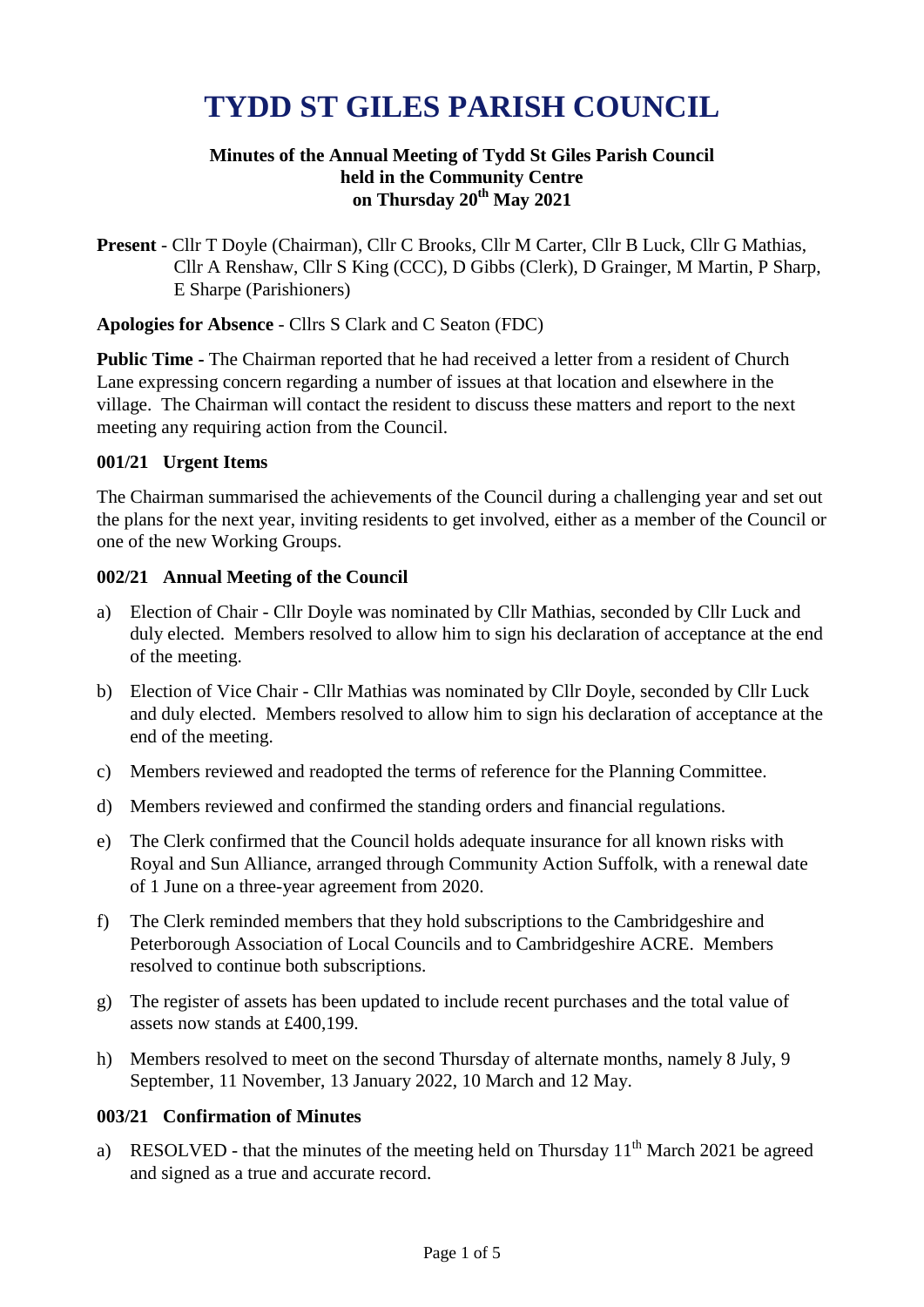- b) RESOLVED that the minutes of the Planning Committee meeting held on Thursday  $8<sup>th</sup>$ April 2021 be agreed and signed as a true and accurate record.
- c) RESOLVED that the minutes of the Planning Committee meeting held on Thursday  $29<sup>th</sup>$ April 2021 be agreed and signed as a true and accurate record.

## **004/21 Matters Arising**

- a) Defibrillators No progress possible at present.
- b) Sutton Bridge Power Fund No update.
- c) Parish Council e-mail accounts As it is still not possible for the Clerk to visit members' homes, this matter will be deferred again.
- d) Green Dog Walker scheme No update.
- e) Drainage Issues Hockland Road discussions are under way with Cambridgeshire Highways regarding the possibility of diverting pumped water directly into the chamber on the verge. The County Council has clarified the boundary issues in Kirkgate.
- f) Parking in Church Lane members agreed to monitor pavement parking in Church Lane.
- g) Members agreed to monitor dog waste in Eaudyke Bank to ascertain whether an additional bin is required along the roadside or in the Golf Club. Fold Lane will also be monitored with a view to taking enforcement action if necessary.
- h) Members agreed to follow the progress of the County Council's new approach to the management of roadside verges, with a view to implementing it in the parish in the future.
- i) Members noted that the Local Highway Improvement application for 2021/22 in Hannath Road was not being recommended for funding.

# **005/21 Police Matters**

The Chairman reported that he had attended an online meeting with the Wisbech Neighbourhood Sergeant and representatives of other parish councils. The parish representatives expressed the view that they would like to see more visible policing.

# **006/21 Cambridgeshire County Councillor Report**

Cllr King stated that he was pleased to have been re-elected as County Councillor for the Roman Bank and Peckover division and promised to work hard for everyone. The County Council will now be run by a coalition of Liberal Democrat, Labour and independent councillors. There may be some changes to the committee structure, but Cllr King will continue to serve on the Highways and Transport Committee. Steve Cox, Executive Director: Place and Economy will oversee highways capital projects and improve project management. The Wisbech Access Strategy is back on the agenda, with the new A47/Broadend Road and Churchill Road/ Weasenham Lane roundabouts, and improvements to the Elme Hall roundabout. The former mayor was an advocate of reopening the railway line to Wisbech and it is hoped that his successor will continue to promote this project. The additional funding of £30 million allocated by the previous administration for roads, pavements, verges and drains may now be diverted to other projects.

# **007/21 Fenland District Councillor Reports**

In the absence of Cllrs Clark and Seaton, the Clerk presented their report. Most District Council meetings had been suspended due to the elections. The election of Nik Johnson as Mayor of the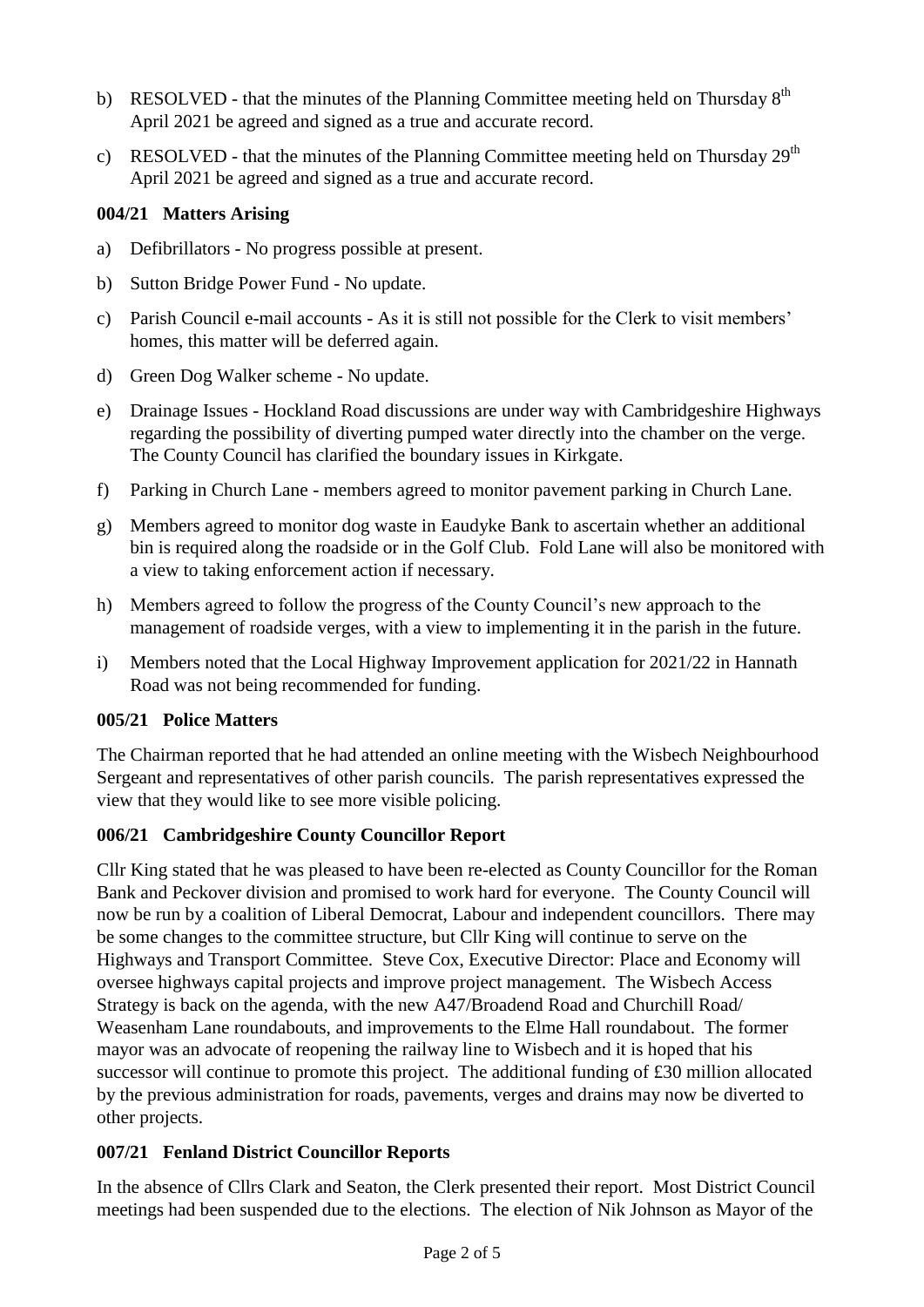Cambridgeshire and Peterborough Combined Authority might result in a change of direction for the authority, especially with the change of control at the County Council.

## **008/21 Parishioner Issues**

- a) Bird scarers near Church Lane Cllr King spoke to the landowner and the bird scarers were moved to a more acceptable location.
- b) Biomass hopper at Golf Club A resident reported that a biomass boiler and fuel hopper had been installed at the Golf Club without planning permission. The hopper is an eyesore and the system is noisy in operation. A noise complaint has been submitted and is currently under investigation. Planning officers have also visited the site to discuss planning issues.
- c) Future expansion of Golf Club A resident expressed concerns regarding the scale of development of the Golf Club and future expansion plans. All new proposals will be subject to public consultation in the usual way. The lockable post at the rear entrance to the Golf Club is no longer in use and the Council agreed to ask the site management to replace it to prevent vehicles leaving the site via Eaudyke Bank.

## **009/21 Vacancy for a Parish Councillor**

Members discussed the forthcoming election for the remaining vacancy. The Notice has been published and the election, if required, will take place on Thursday 24 June. Members asked the Clerk to circulate details of the nomination process to all candidates who had expressed an interest in joining the Council.

## **010/21 Planning**

Members considered the following application:-

F/YR21/0333/F - Erect a 2-storey side extension to existing dwelling including 3.4 metre high (approx) gates/brick wall to entrance and alterations to entrance driveway - West Barn, Broad Drove West, Tydd St Giles (re-consultation)

They noted that the issue of overlooking had not been addressed and restated their view that a single storey extension would be preferable. Members resolved not to support the revised application.

### **011/21 Working Groups**

The Working Groups have met for the first time. Several members of the public have expressed an interest in joining the Groups. It is hoped that face-to-face meetings will commence in June.

# **012/21 Data Gathering and Digital Mapping**

Cllr Luck reported that he is working on mapping the Council's assets, with the longer term aim of making the map available on the Council's website.

# **013/21 Correspondence**

The Clerk outlined the correspondence received since the last meeting, including the following:-

*Cambridgeshire County Council re roadworks and events, including closures of Hockland Road from 30 June to 2 July and Hannath Road from 6 to 8 July* - *re Local Highway Improvement panel decisions Galliford Try re Guyhirn roundabout works including weekend closure from 21 to 24 May Cambridgeshire & Peterborough Association of Local Councils re internal audit service* - *re training courses*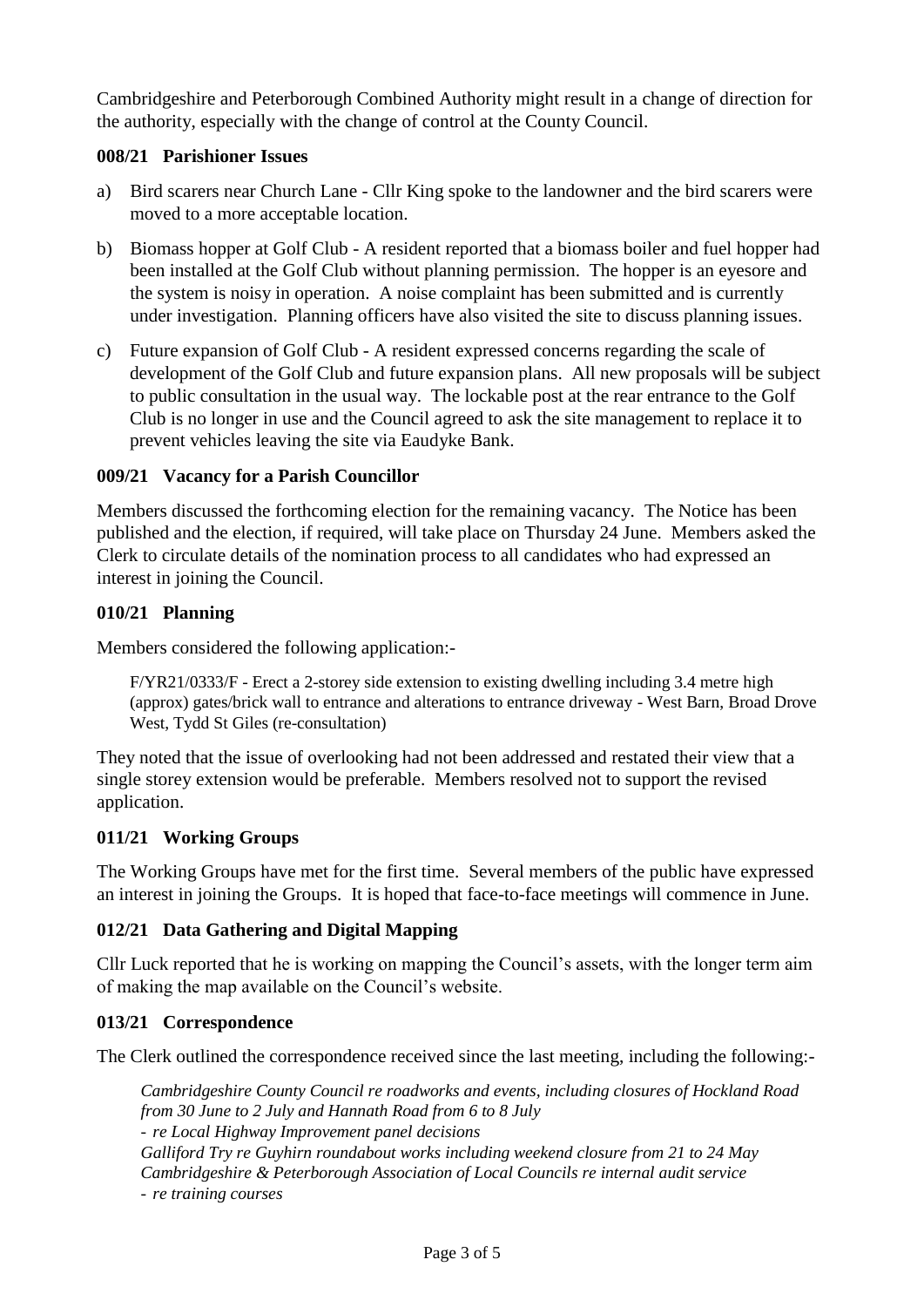*FDC re Sport England grant of £224,500 for leisure centres* - *re £4.5million Government grant with Clarion to make social housing greener* - *re purchase of commercial property in Wisbech* - *re Community Safety Partnership engagement event* - *re loan shark training* - *re independent remuneration panel review Keep Britain Tidy re Great British Spring Clean 28 May to 13 June Hunts Forum re Support Fenland Cambridgeshire County Council re summer engagement Cambridgeshire & Peterborough Against Scams Partnership re current scams 20's Plenty for Cambridgeshire re speed reduction proposal*

Members asked the Clerk to add 20's Plenty to the agenda for the July meeting.

#### **014/21 Finance**

- a) Members approved the internal accounts for the 2020/21 financial year.
- b) Members reviewed and approved the Governance and Management Risk Assessment.
- c) Members approved the internal audit report. There were no matters requiring attention.
- d) Members reviewed and approved the Annual Governance Statement 2020/21 and authorised the Chairman to sign it.
- e) Members reviewed and approved the Accounting Statement 2020/21 and authorised the Chairman to sign it.
- f) Members resolved that the period for the exercise of public rights be from Monday 14 June to Friday 23 July.
- g) Members confirmed the appointment of Ivan Cooper as Internal Auditor for 2021/22.
- h) The following sum was received since the last meeting:-
	- Fenland District Council (precept).................................................................................£ 6,000.00
- i) The following payments were approved:-

|  | £9,258.94 |
|--|-----------|

RESOLVED - that the above payments totalling £9,258.94 be approved for payment.

j) RESOLVED – to authorise the following items for payment between meetings, each to be reported to the following meeting for ratification:-

> Clerk salary £716.03 monthly (pay award pending) CGM Group - Recreation Ground grass cutting  $£62.76 + VAT$  fortnightly CGM Group - Churchyard grass cutting  $£110 + VAT$  fortnightly Fenland District Council (Community Centre bins) £86.74 quarterly